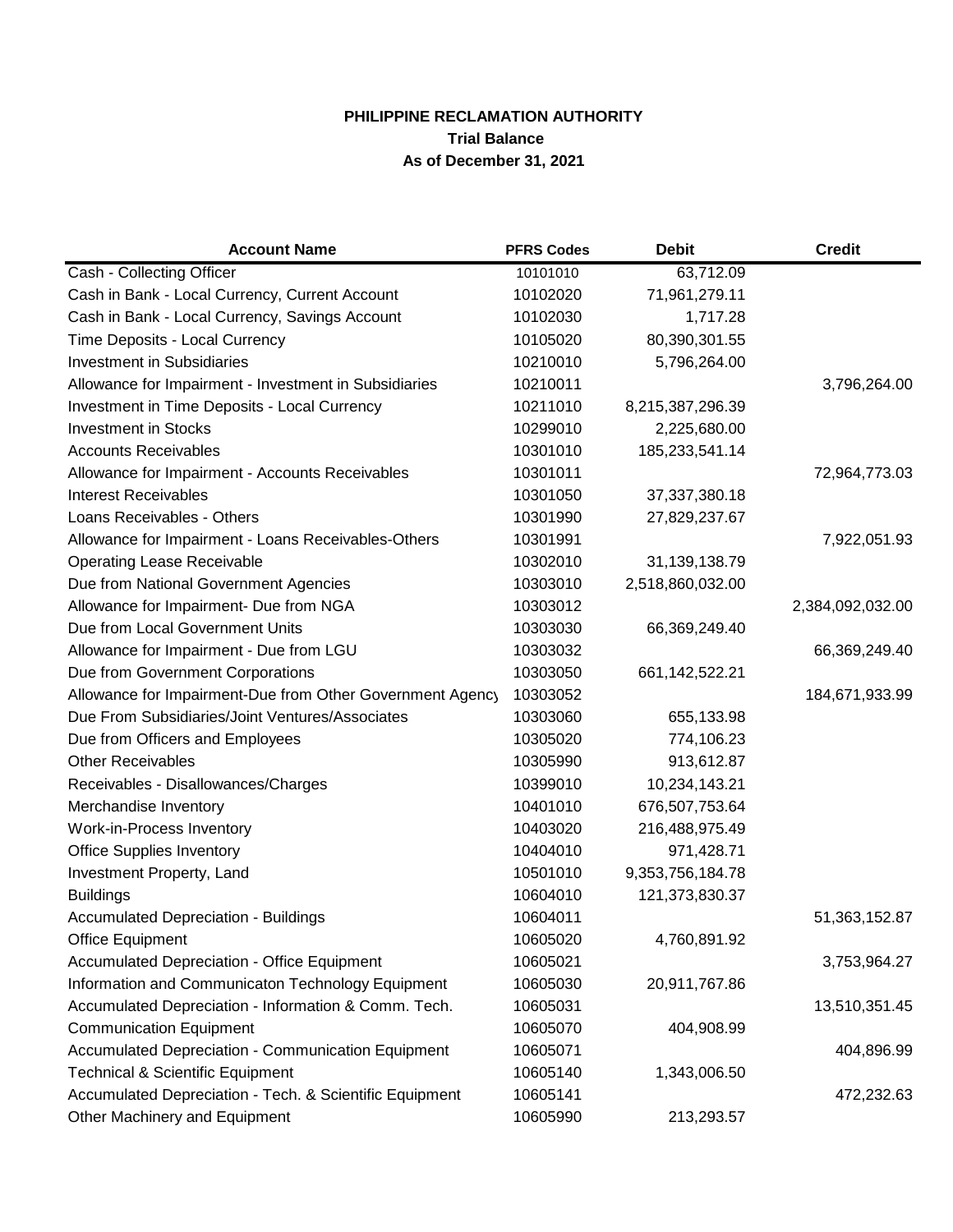| Accumulated Depreciation-Other Machinery & Equipment         | 10605991 |                   | 29,923.58        |
|--------------------------------------------------------------|----------|-------------------|------------------|
| <b>Motor Vehicles</b>                                        | 10606010 | 14,079,756.30     |                  |
| <b>Accumulated Depreciation - Motor Vehicles</b>             | 10606011 |                   | 12,259,820.84    |
| <b>Furniture and Fixtures</b>                                | 10607010 | 558,161.71        |                  |
| Accumulated Depreciation - Furniture and Fixtures            | 10607011 |                   | 314,543.68       |
| Leased Asset - Building and Other Structures                 | 10608010 | 5,350,500.00      |                  |
| Accumulated Depreciation - Leased Asset                      | 10608021 |                   | 4,840,276.79     |
| Service Concession - Road Networks                           | 10611010 | 12,308,153,981.27 |                  |
| Accumulated Depreciation - Service Concession - Road Networ  | 10611011 |                   | 190,900,631.00   |
| Accumulated Depreciation - Service Concession - R-1 Express\ | 10611012 |                   | 474,322,717.62   |
| Accumulated Depreciation - Service Concession - R-1 Extensio | 10611013 |                   | 1,577,600,116.04 |
| <b>Computer Software</b>                                     | 10801020 | 3,908,373.01      |                  |
| Accumulated Depreciation - Computer Software                 | 10801021 |                   | 3,809,478.33     |
| Advances to Officers and Employees                           | 19901040 | 27,150.71         |                  |
| <b>Advances to Contractors</b>                               | 19902010 | 4,837,546.87      |                  |
| <b>Prepaid Rent</b>                                          | 19902020 | 40,936.50         |                  |
| Prepaid Insurance                                            | 19902050 | 47,996.60         |                  |
| Deferred Input Tax                                           | 19902060 | 58,743,511.92     |                  |
| Withholding Tax at Source                                    | 19902080 | 637,798.46        |                  |
| Other Prepayments - Real Property Tax                        | 19902990 | 2,413,616.00      |                  |
| Other Prepayments - Subscription                             | 19902990 | 1,047,917.59      |                  |
| Other Prepayments - The Tent Acacia Estates                  | 19902990 | 30,000.00         |                  |
| <b>Guaranty Deposits</b>                                     | 19903020 | 157,566.60        |                  |
| <b>Other Assets</b>                                          | 19999990 | 117,336.36        |                  |
| <b>Accounts Payable</b>                                      | 20101010 |                   | 1,489,313,513.83 |
| Due to Officers and Employees                                | 20101020 |                   | 688,894.76       |
| <b>Finance Lease Liability</b>                               | 20101070 |                   | 1,632,714.29     |
| Due to BIR                                                   | 20201010 |                   | 3,879,024.15     |
| Due to GSIS                                                  | 20201020 |                   | 906,331.43       |
| Due to Pag-Ibig                                              | 20201030 |                   | 101,310.99       |
| Due to Philhealth                                            | 20201040 |                   | 117,527.68       |
| Due to Treasurer of the Philippines                          | 20201090 |                   | 2,343,609.20     |
| Due to SSS                                                   | 20201110 |                   | 286,050.28       |
| Value Added Tax Payable                                      | 20201120 |                   | 3,613,378.27     |
| <b>Guaranty/Security Deposits Payable</b>                    | 20401040 |                   | 23,801,049.41    |
| <b>Customer's Deposit Payable</b>                            | 20401050 |                   | 5,259,005.00     |
| Trust Liabilities-Social Environment Fund-Pasay-SM           | 20401060 |                   | 1,367,494,545.11 |
| Deferred Service Concession Revenue                          | 20501020 |                   | 9,665,121,980.33 |
| <b>Output Tax</b>                                            | 20501030 |                   | 251,707,096.32   |
| <b>Other Deferred Credits</b>                                | 20501990 |                   | 7,305,171.64     |
| Unearned Revenue/Income-Investment Property                  | 20502010 |                   | 785,989.34       |
| Other Unearned Revenue-Yeung Marine Holdings                 | 20502990 |                   | 272,899.15       |
| Other Unearned Revenue-Sunny Place Realty                    | 20502990 |                   | 74,737.07        |
| <b>Deferred Tax Liabilities</b>                              | 20901010 |                   | 105,497,794.22   |
| <b>Other Payables</b>                                        | 29999990 |                   | 15,916,286.05    |
| Dividends Payable                                            | 29999090 |                   | 256,099,461.96   |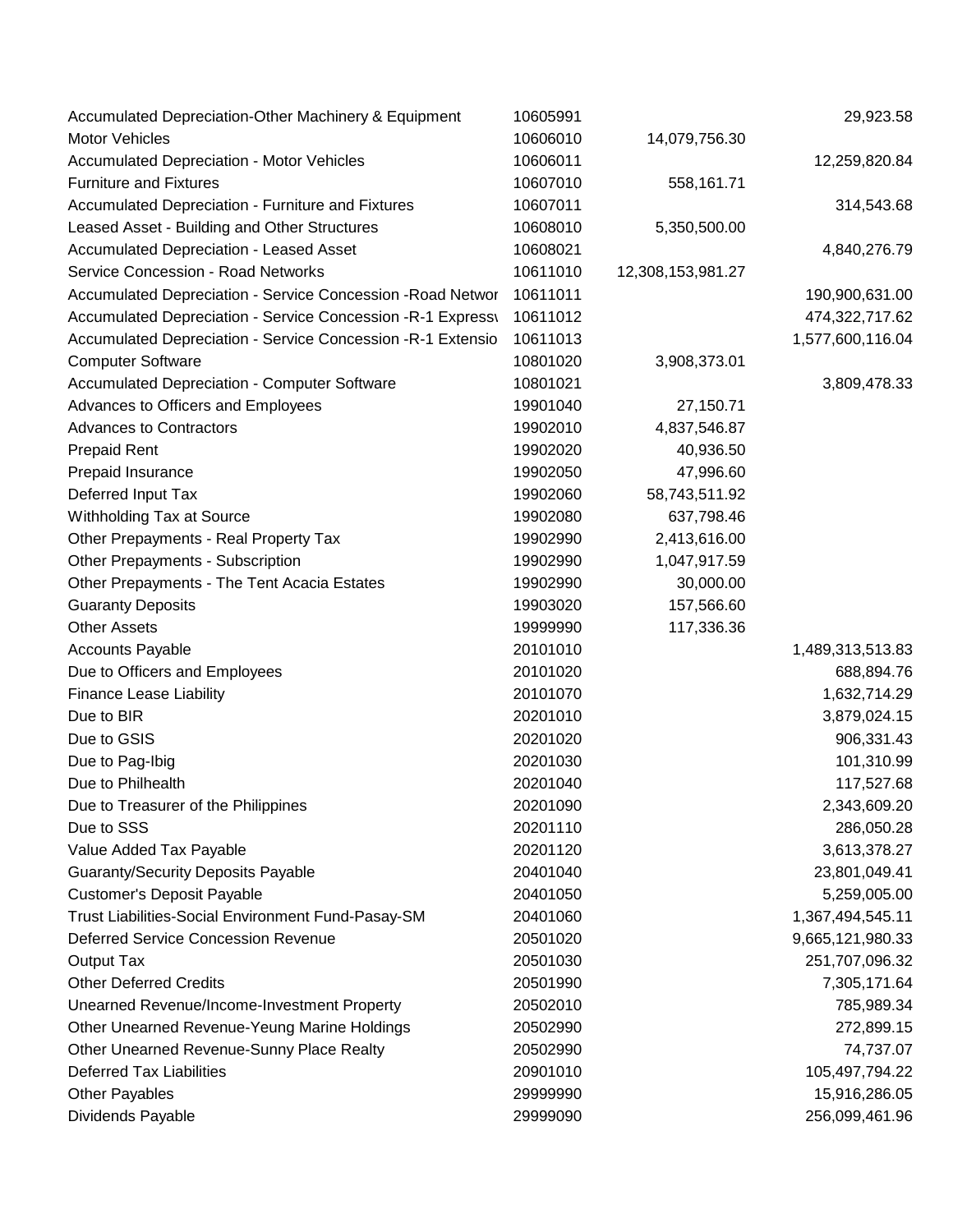| <b>Government Equity</b>                          | 30101020 |                | 3,248,276,056.54  |
|---------------------------------------------------|----------|----------------|-------------------|
| <b>Retained Earnings/(Deficit)</b>                | 30701010 |                | 12,751,830,432.20 |
| Service Income - Clearance and Certification Fees | 40201040 |                | 620,000.00        |
| Service Income - Processing Fees                  | 40201130 |                | 4,000,000.00      |
| Fines and Penalties - Service Income              | 40201140 |                | 294,661.00        |
| <b>Other Service Income</b>                       | 40201990 |                | 350,887,195.72    |
| Rent/Lease Income                                 | 40202050 |                | 123,946,332.09    |
| Sales Revenue                                     | 40202160 |                | 81,601,056.27     |
| Interest Income                                   | 40202210 |                | 102,912,057.11    |
| Fines and Penalties - Business Income             | 40202230 |                | 577,313.33        |
| <b>Service Concession Revenue - PEATC</b>         | 40202240 |                | 167,767,424.80    |
| Service Concession Revenue - Road Networks        | 40202240 |                | 364,309,164.23    |
| Service Concession Revenue - Others               | 40202240 |                | 761,410.33        |
| <b>Other Business Income</b>                      | 40202990 |                | 13,121,261.90     |
| Miscellaneous Income                              | 40603990 |                | 1,245,321.00      |
| <b>Other Fines and Penalties</b>                  | 40603991 |                | 67.49             |
| Salaries and Wages - Regular                      | 50101010 | 102,043,980.71 |                   |
| Personnel Economic Relief Allowance (PERA)        | 50102010 | 4,291,983.96   |                   |
| Representation Allowance                          | 50102020 | 3,179,625.00   |                   |
| <b>Transportation Allowance</b>                   | 50102030 | 2,579,625.00   |                   |
| Clothing/Uniform Allowance                        | 50102040 | 1,062,000.00   |                   |
| Other Compensation - Hazard Pay                   | 50102040 | 984,230.80     |                   |
| Overtime and Night Pay                            | 50102130 | 1,157,994.53   |                   |
| Year End Bonus                                    | 50102140 | 8,400,808.00   |                   |
| Mid-Year Bonus                                    | 50102160 | 8,255,118.00   |                   |
| Cash Gift                                         | 50102150 | 886,000.00     |                   |
| Directors and Committee Member's Fees             | 50102170 | 2,778,000.00   |                   |
| <b>Other Bonuses and Allowances</b>               | 50102990 | 3,185,260.00   |                   |
| Retirement and Life Insurance Premiums            | 50103010 | 11,224,353.45  |                   |
| Pag-Ibig Contributions                            | 50103020 | 198,400.00     |                   |
| <b>Philhealth Contributions</b>                   | 50103030 | 1,155,138.67   |                   |
| <b>Employees Compensation Insurance Premiums</b>  | 50103040 | 198,400.00     |                   |
| <b>Terminal Leave Benefits</b>                    | 50104030 | 13,242,000.00  |                   |
| <b>Travelling Expenses - Local</b>                | 50201010 | 1,807,130.46   |                   |
| <b>Travelling Expenses - Foreign</b>              | 50201020 | 1,912.67       |                   |
| <b>Training Expenses</b>                          | 50202010 | 2,631,499.50   |                   |
| <b>Office Supplies Expenses</b>                   | 50203010 | 1,399,398.79   |                   |
| <b>Accountable Forms Expenses</b>                 | 50203020 | 220,000.00     |                   |
| Fuel, Oil and Lubricants Expenses                 | 50203090 | 1,292,949.55   |                   |
| Semi-Expendable Machinery & Equipment Expenses    | 50203210 | 187, 172. 41   |                   |
| Semi-Expendable Furniture, Fixture and Books      | 50203220 | 26,086.61      |                   |
| <b>Water Expenses</b>                             | 50204010 | 1,496,825.35   |                   |
| <b>Electricity Expenses</b>                       | 50204020 | 2,723,349.28   |                   |
| Postage and Courier Services                      | 50205010 | 74,880.35      |                   |
| <b>Telephone Expenses</b>                         | 50205020 | 3,427,578.00   |                   |
| <b>Internet Subscription Expenses</b>             | 50205030 | 341,197.92     |                   |